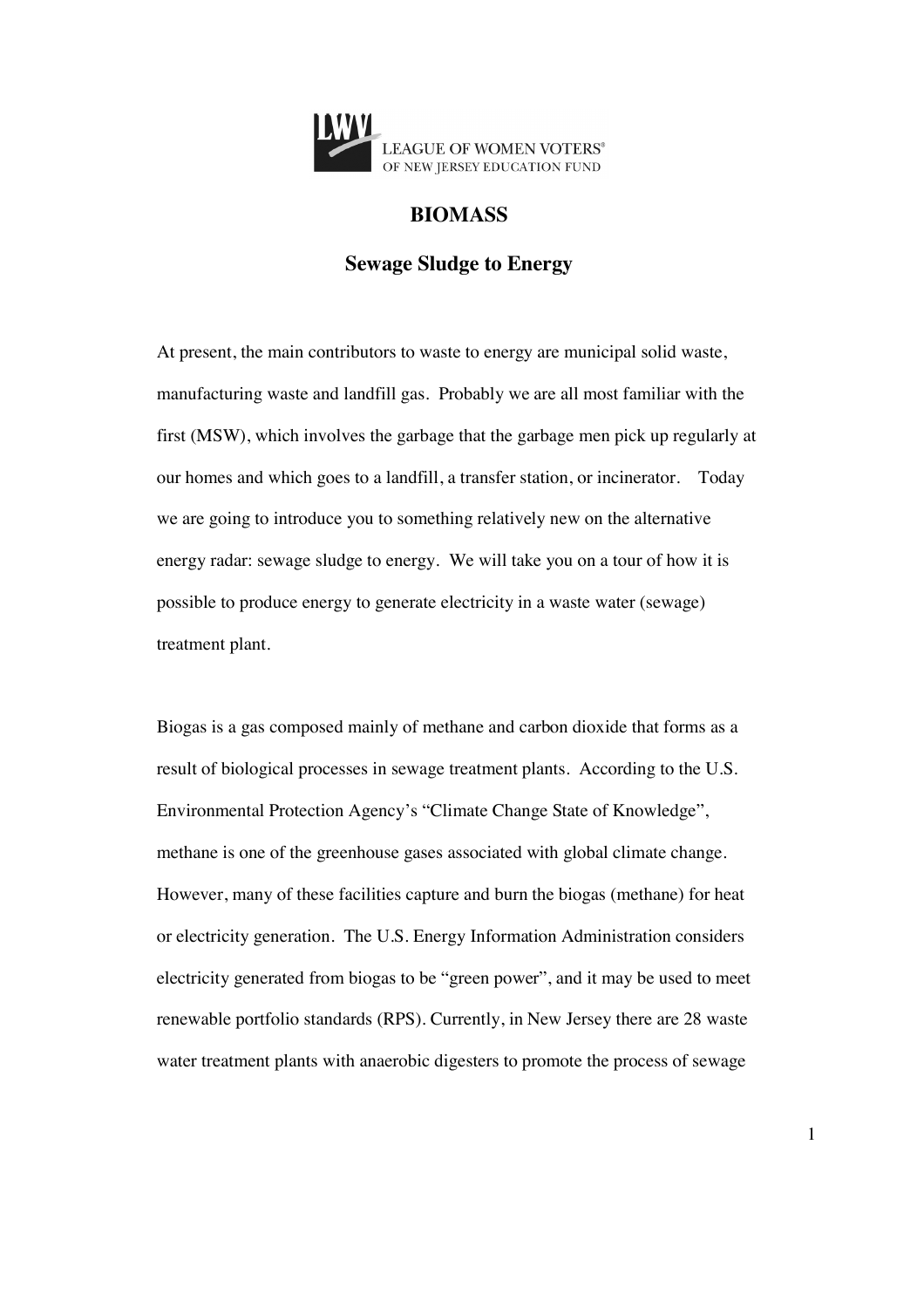sludge to energy, and one of these plants is in Ridgewood and will be the subject of this presentation.

### **Renewable Energy from Sewage Sludge**

This report addresses the ways in which sewage sludge can be used as a renewable energy source. The report is comprised of an introductory explanation of the topic, a discussion of two innovations in the area, and specific details regarding each innovation in terms of costs, benefits, and environmental impact.

Many of us have experience with compost piles, and we can begin our report on renewable energy from sewage sludge with two analogies to a backyard compost heap. First, we know that we can purchase products in the garden store that hasten the decomposition of the organic matter in our compost piles. Second, we know that when we unload a bin of grass clippings that has been left out overnight, we can feel the heat that has been generated. This heat comes from methane, a gas that is a product of the process of decomposition.

The production and use of methane gas from sludge is the energy source that can be tapped from the waste water treatment plant, thus reducing the use of fossil fuel. In Ridgewood, the Waste Water Treatment Plant (Water Pollution Control Facility) is the largest consumer of electricity, larger than the hospital, municipal building, and schools. If current innovations can produce enough methane to power this facility, the result will be significant savings for Ridgewood. This is a method that can be copied by any municipal sewage treatment plant in New Jersey.

In considering the new procedures that increase the amount and availability of energy for use in a waste water treatment facility, it is helpful to provide a brief description of the process of solid waste management, which follows:

First, a filter separates solid from liquid waste. The waste water then undergoes a process of aeration (adding oxygen), chlorination, and de-chlorination. Solid waste is transferred to an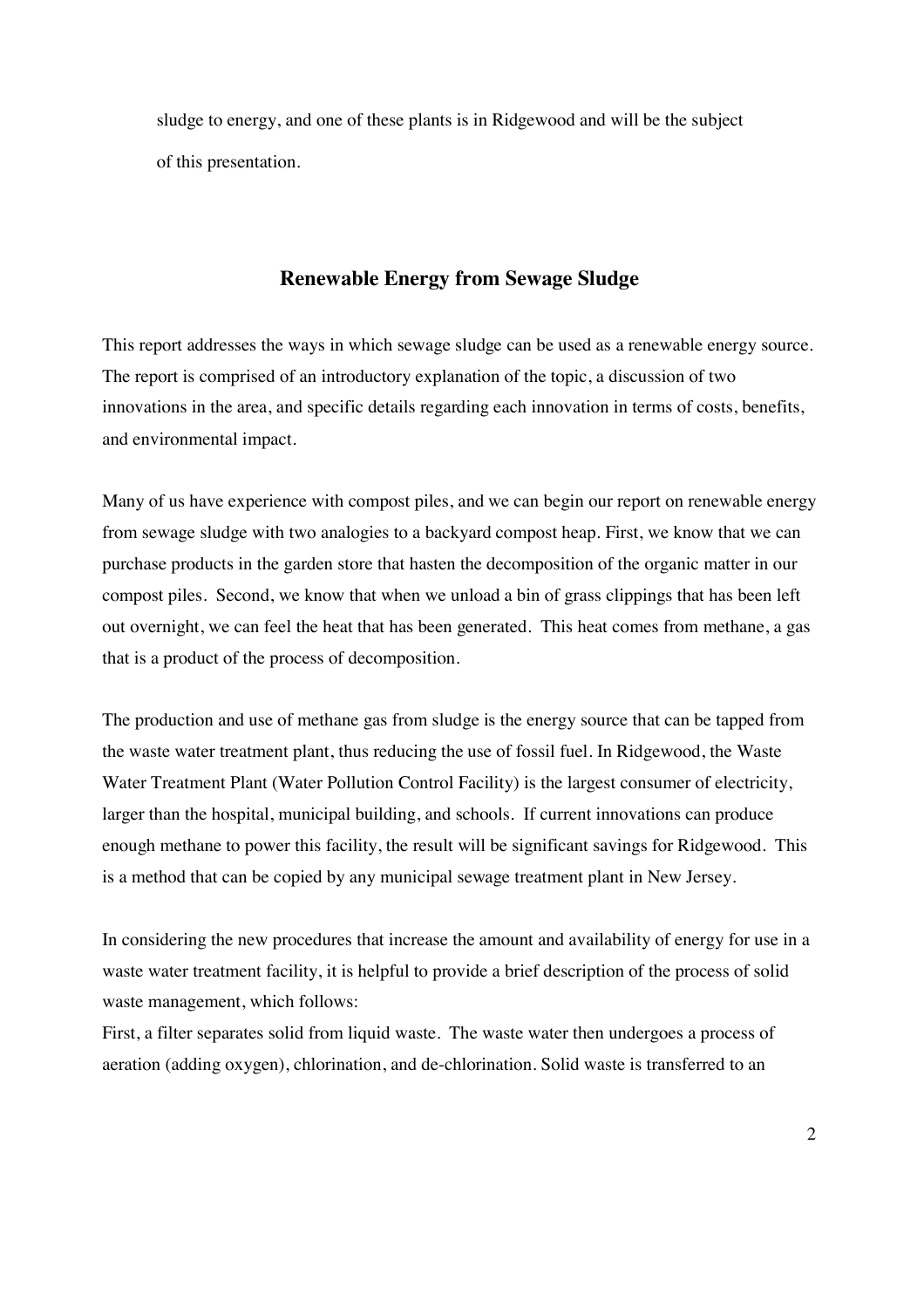anaerobic (lacking oxygen) digester that is heated by a boiler to compact the waste. The material is then hauled by trucks off-site for disposal. A by-product of this process is biogas, or methane.

# **TWO INNOVATIONS THAT PROVIDE AND/OR ENHANCE ENERGY FROM SEWAGE SLUDGE**

#### 1. BIO-ORGANIC CATALYST

The Village of Ridgewood has had in place since November 2007 the use of a bio-organic catalyst (BOC) that causes larger amounts of biogas to be produced in the breakdown of sludge. This catalyst, like the products used to hasten the process in our compost piles, not only speeds decomposition but also produces larger amounts of methane. This increase is substantial; a 62% increase was realized during the pilot study period of Nov. 2007 to Nov. 2008.

The BOC is a bio-organic compound that is delivered to the waste water treatment site in 55 gallon drums. According to the BOC website, the product is nontoxic, hypo-allergenic, noncorrosive, non-irritating, bacteria-free, and biodegradable. This mixture is heated with the "sludge," causing breakdown of the organic matter and production of additional methane, which is then used for heating incoming loads.

A one year study in Ridgewood using a bio-organic catalyst was completed in Nov. 2008. This study showed that the BOC is both a money-saver and an energy-saver in several ways. First, the larger amounts of methane produced are used to heat the digester boiler, resulting in a savings for the village of the cost of natural gas, which was used previously. Second, the process results in a reduction in volume/weight of sludge, which lowers the cost of off-site disposal. More savings can be realized through an additional action of the BOC additive: it increases levels of dissolved oxygen in waste water, thus saving energy costs in the aeration procedure.

### 2. METHANE CAPPING PROJECT

A second innovation proposed to the Village of Ridgewood involves the employment of new technology that allows for the capture and use of methane that currently escapes into the atmosphere. The village council is considering the purchase of results of a study showing how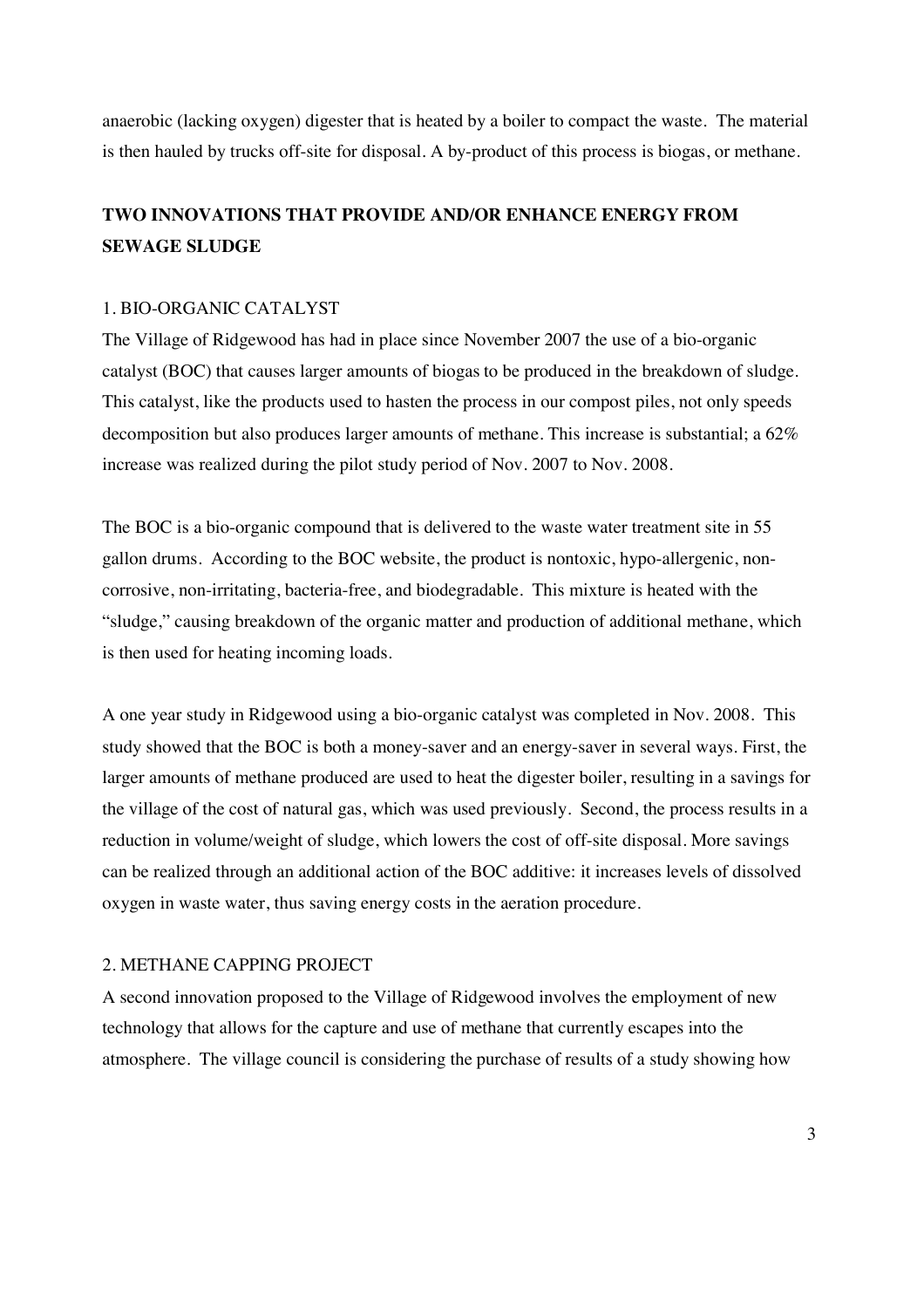Ridgewood's excess methane could be used to generate electricity. This study would cost \$38,000. If the project were to be implemented, it would cost \$1 to \$1.5 million. However, Village Engineer Chris Rutishauser predicts that the use of methane to produce electricity is estimated to result in a 30-40% reduction in the waste water treatment plant's electric bill.

**In summary**- Two projects in Ridgewood address the conversion of sewage sludge to renewable energy:

(1) A bio-organic catalyst that produces more methane in the decomposition process (This project is currently in place.)

(2) A project to cap excess methane that currently escapes into the atmosphere (This project is under consideration.)

Each of these projects is treated separately in the remainder of this report as costs, benefits, impact on environment, and other factors are addressed.

## **ECONOMIC AND PHYSICAL EFFICIENCY**

#### Bio-Organic Catalyst

BOC hastens and enhances the digestion of fatty acids in waste, providing a more compacted residue, which lowers the costs for the village of final tow-away. The additive also produces biogas (methane) that can be used to generate electricity. The catalyst has been used as a pilot project in Ridgewood since November 2007. During the pilot project Ridgewood increased the amount of methane produced by 62% while reducing the consumption of natural gas by 70%. The volume/weight of sludge was reduced by 29%, lowering the projected cost of off-site disposal by \$18,945. Reduction of energy costs for waste water aeration are projected at \$48,000 annually. The program is eligible to receive grants from the NJ Clean Energy Program, as well as from carbon trading credits.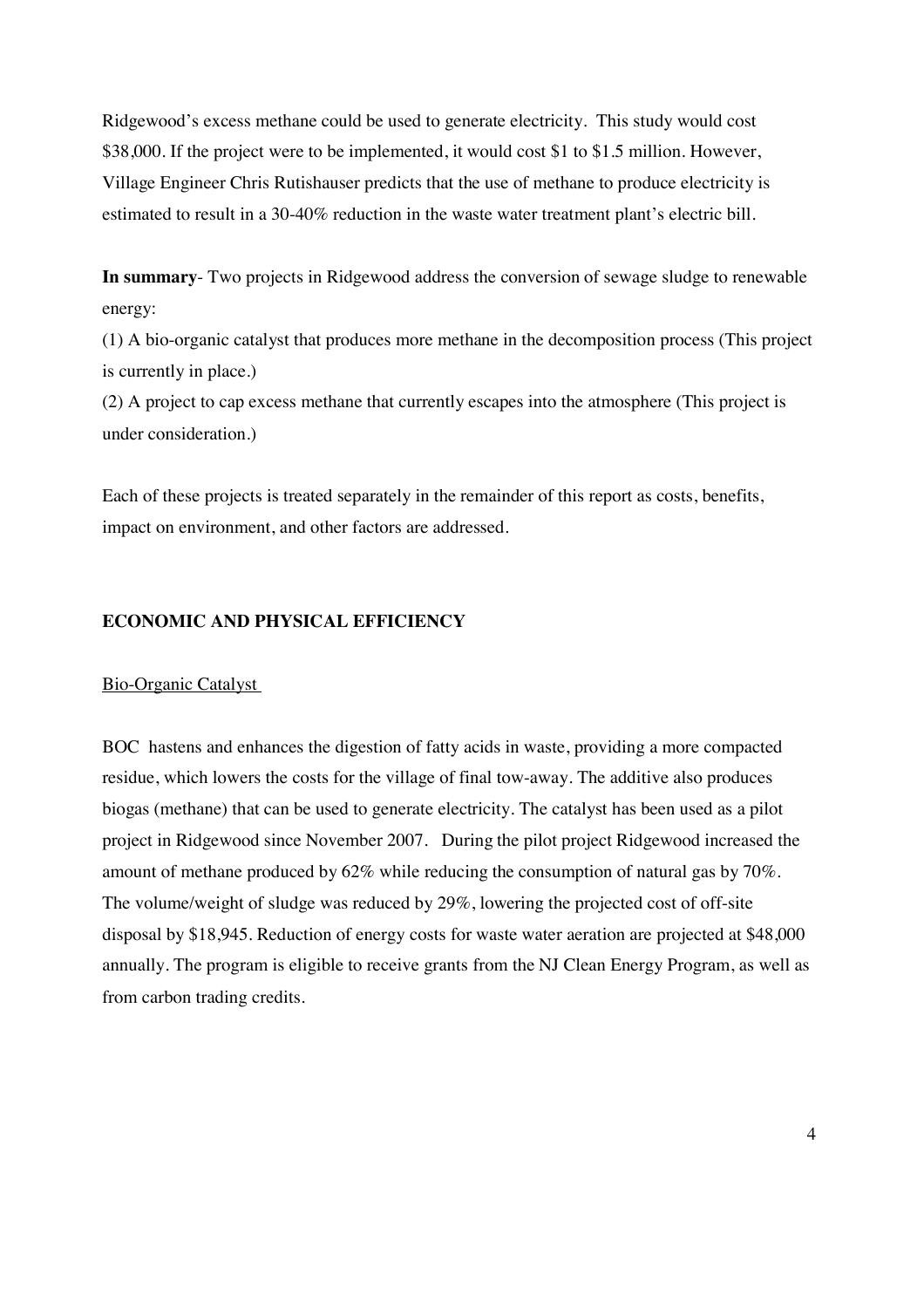# Methane Capping Project

This project, if implemented, will cost \$1 million to \$1.5 million. Federal grants and other sources could lower this amount by 50-60%.

Savings would come from lower electricity bills, estimated at a 30-40% decrease.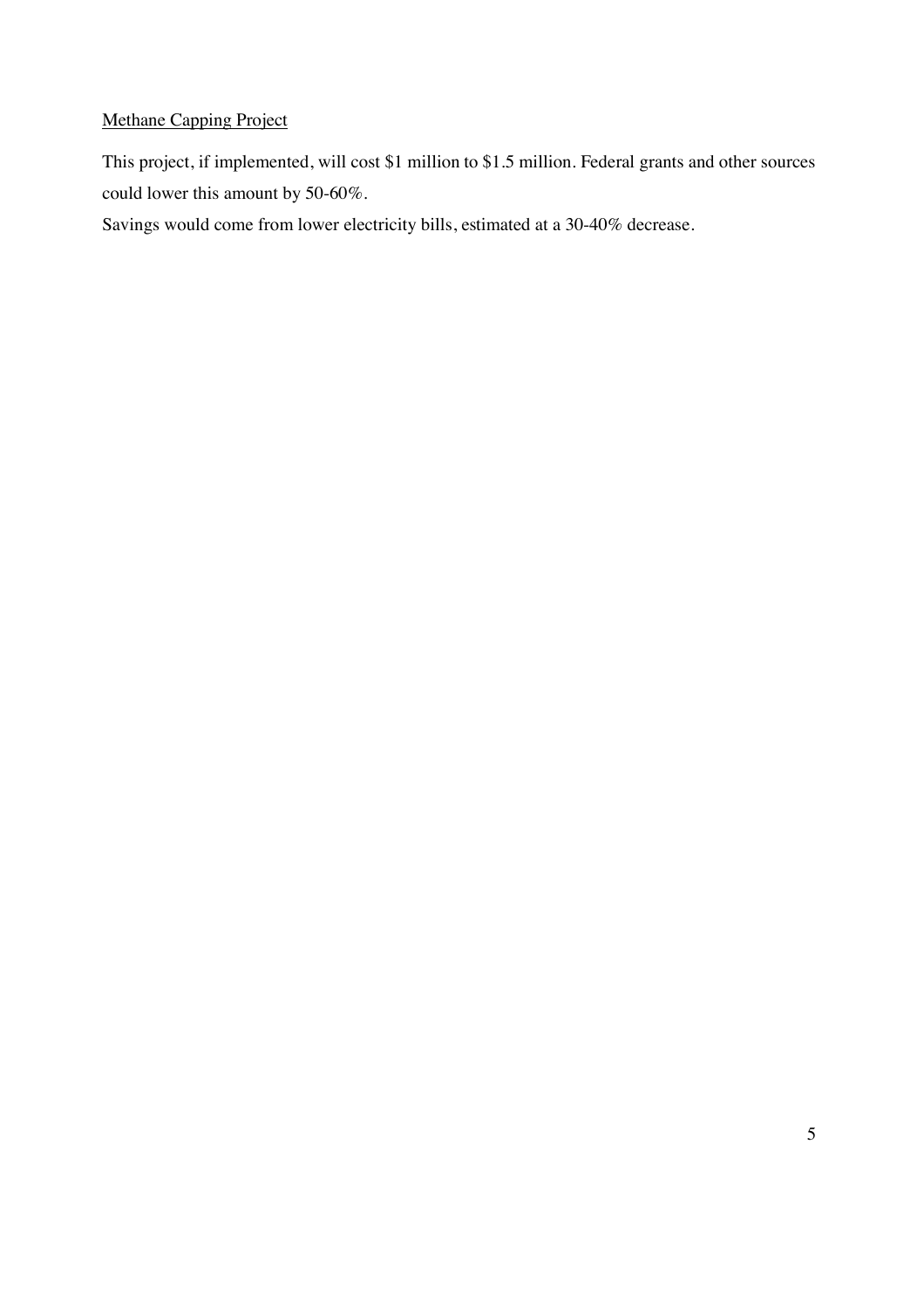| I wo innovamons ar Kiagewood w <b>asie water Freameni</b> I tani |                                                                                                                                                                                                                                                                                                                                                                                                                                                                                                                                                                                                                                                                                                                                                                                                                                                                                                                         |                                                                                                                                                                                                                                                                                                                                                                                                                                                                                                                                   |
|------------------------------------------------------------------|-------------------------------------------------------------------------------------------------------------------------------------------------------------------------------------------------------------------------------------------------------------------------------------------------------------------------------------------------------------------------------------------------------------------------------------------------------------------------------------------------------------------------------------------------------------------------------------------------------------------------------------------------------------------------------------------------------------------------------------------------------------------------------------------------------------------------------------------------------------------------------------------------------------------------|-----------------------------------------------------------------------------------------------------------------------------------------------------------------------------------------------------------------------------------------------------------------------------------------------------------------------------------------------------------------------------------------------------------------------------------------------------------------------------------------------------------------------------------|
|                                                                  | <b>BIO-ORGANIC</b><br><b>CATALYST</b>                                                                                                                                                                                                                                                                                                                                                                                                                                                                                                                                                                                                                                                                                                                                                                                                                                                                                   | METHANE CAPPING<br><b>PROJECT</b>                                                                                                                                                                                                                                                                                                                                                                                                                                                                                                 |
| <b>Present Status of Operation</b>                               | In place at Ridgewood Waste<br>Water Treatment plant as pilot<br>project since November 2007                                                                                                                                                                                                                                                                                                                                                                                                                                                                                                                                                                                                                                                                                                                                                                                                                            | Under consideration by Ridgewood<br>Village Council. Pilot study has<br>been done in New York City                                                                                                                                                                                                                                                                                                                                                                                                                                |
|                                                                  |                                                                                                                                                                                                                                                                                                                                                                                                                                                                                                                                                                                                                                                                                                                                                                                                                                                                                                                         | Estimated that the apparatus could<br>be operational within 6 mos. to a<br>year of formal approval and<br>funding                                                                                                                                                                                                                                                                                                                                                                                                                 |
| Economic Efficiency<br>and<br>Environmental Impact               | Cost: Purchase of 55 gallon drums<br>totals \$55,000 annually, but is<br>offset by projected savings listed<br>below.<br>Benefits:<br>62% increased methane<br>1.<br>production produces an annual<br>savings of \$38, 500 for natural<br>gas purchases (compared with<br>baseline period).<br>2.<br>Increased bio-organic yields<br>offer potential of further<br>savings of \$24,000 - 31,000<br>through the reduction of the<br>amount of natural gas needed<br>to heat boiler.<br>More efficient reduction of<br>3.<br>volume/weight of sludge<br>results in reduction of off-site<br>disposal costs, with an est.<br>savings of \$18,945 and a<br>reduced carbon footprint due to<br>fewer truck trips<br>Reduction of energy costs for<br>4.<br>aeration as a result of O2<br>addition to waste water during<br>bio=catalyst process.<br>Projected daily savings of<br>\$132.67 or annual savings of<br>\$48,000. | Cost:<br>The Village may<br>1. Purchase the results of a study<br>done in New York City at a cost of<br>\$38,000.<br>2. Authorize implementation of<br>project at a cost of $$1 - 1.5$ million<br>$(\text{less } $38,000 \text{ cost of study})$<br>Federal grants and other sources<br>could lower this cost by $50 - 60\%$<br>Benefits:<br>1. Possible savings of $30 - 40\%$ of<br>waste treatment plant's electric bill.<br>2. Reduce methane escaping into<br>the atmosphere – methane is a<br>contributor to global warning |
|                                                                  | Total projected annual savings of<br>\$130,345<br>(figures from Bio-Organic Catalyst<br>One Year Study)                                                                                                                                                                                                                                                                                                                                                                                                                                                                                                                                                                                                                                                                                                                                                                                                                 |                                                                                                                                                                                                                                                                                                                                                                                                                                                                                                                                   |

#### **RENEWABLE ENERGY FROM SEWAGE SLUDGE** *Two innovations at Ridgewood Waste Water Treatment Plant*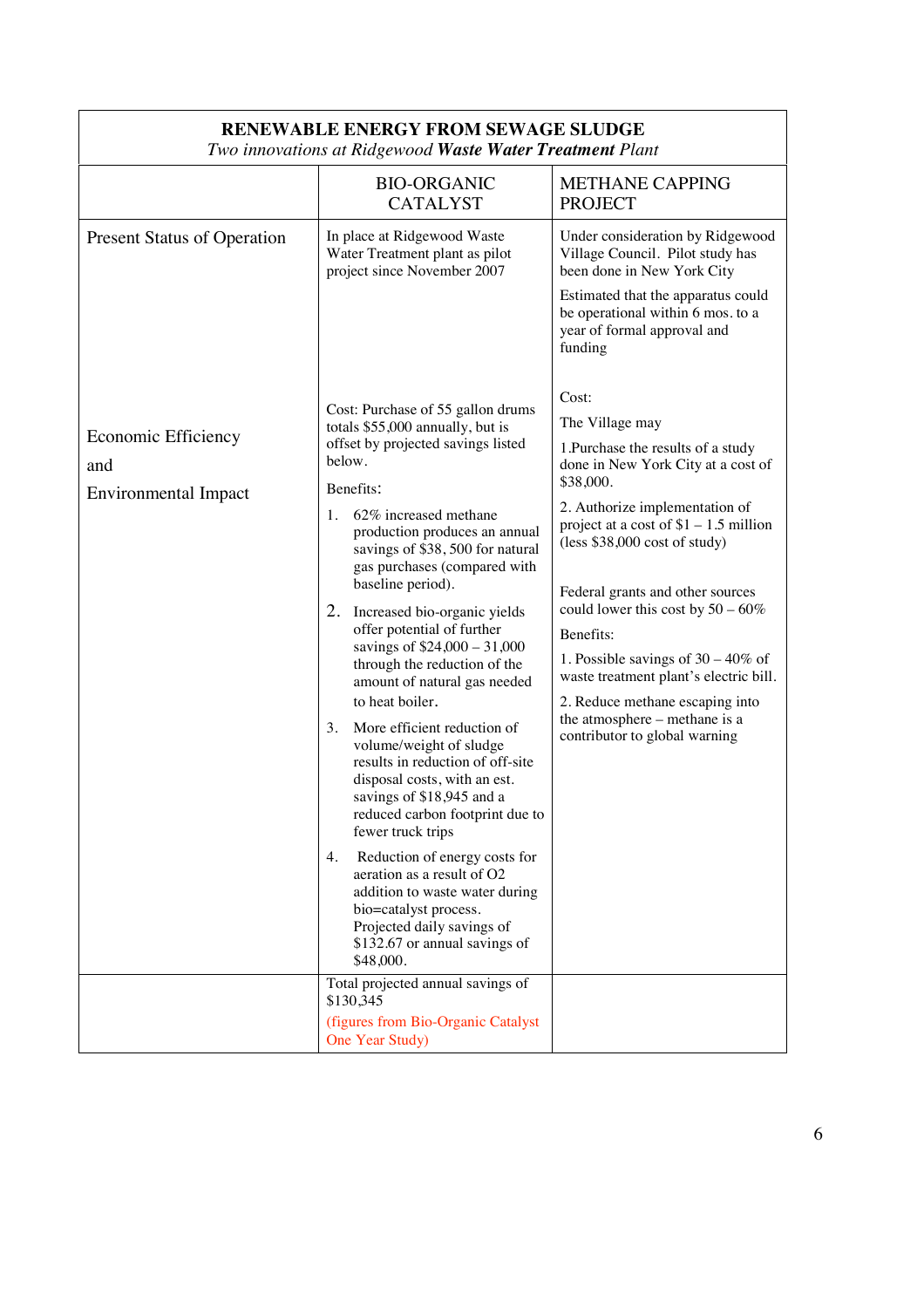An additional step has been set in motion in Ridgewood's continuing process of producing additional methane to be converted into energy at the Ridgewood Waste Water Treatment Plant. It has been dubbed "The Sludge Fund", and it is the Engineering Department proposal to turn waste into revenue. This creative approach works as follows: For a fee, companies that collect sludge from septic tanks in the area can drop it off to be treated at the facility during "downtimes" at the plant. The fees generated from this treatment save taxpayer dollars and eventually provide more methane that will be converted into electricity. The facility has recently accepted its first delivery of 500 gallons of sludge to be treated during slack hours at the plant to raise money for Ridgewood.